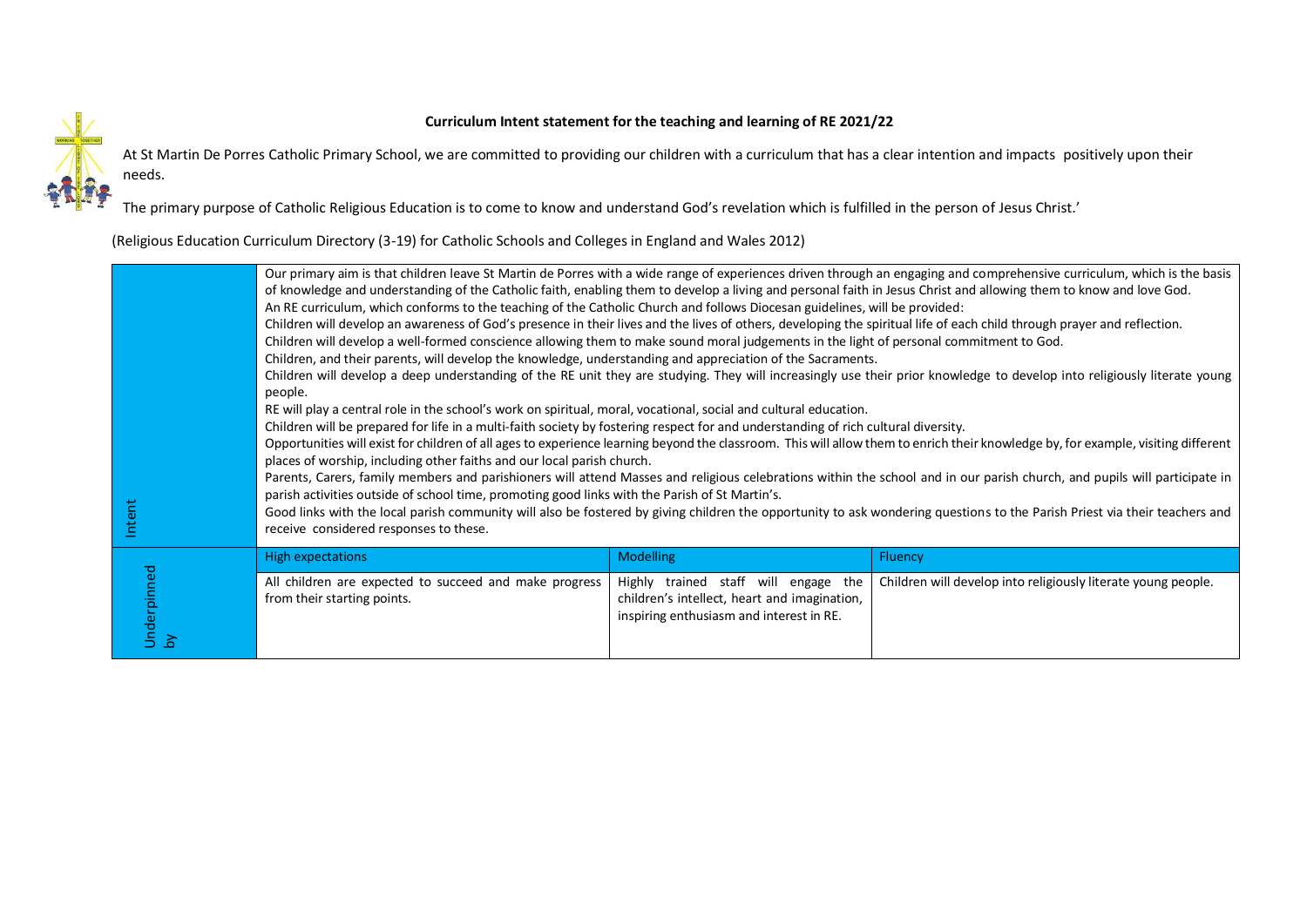|  | At St. Martin's, Religious Education is central to the life of our school. We aim to educate our children and guide them in becoming religiously literate young people who          |
|--|-------------------------------------------------------------------------------------------------------------------------------------------------------------------------------------|
|  | will in turn pass on the gift of faith to future generations. We want every child to be happy and enthusiastic learners of RE, and to be eager to achieve their very best in        |
|  | order to fulfil their God-given talents. We firmly believe that the recipe for success is high quality first-wave teaching in RE, which is central to the life of our happy, caring |
|  | school.                                                                                                                                                                             |
|  | RE is taught individually but plays a central role in all areas of school life.                                                                                                     |
|  | The curriculum hours in RE are non-negotiable and will be followed by all staff in our school. 10% of the weekly timetable. 2.5 hours in KS2 and 2 hours in Key Stage 1             |
|  | The staffing and resourcing devoted to RE is of the highest standard.                                                                                                               |
|  | The Subject Leader for RE will meet the Senior Leadership Team every half-term to evaluate provision in order to ensure that teaching and learning in RE is good or                 |
|  | outstanding. Where necessary, staff will receive coaching and training in RE.                                                                                                       |
|  | Staff will be given the opportunity to attend training and achieve qualifications such as CCRS, provided by the Diocese.                                                            |
|  | Our pupils are inspired by exceptional teaching and consistently high expectations across the school through the Come and See scheme of work.                                       |
|  | Each year group will study a number of units over the year. The units are developmental, building on previous knowledge and experience and taking into account of the               |
|  | children's age and understanding. Two of these units will focus on other faiths, developing their cultural awareness.                                                               |
|  | The use of visits and visitors in school will enhance the RE curriculum. Speakers from charities such as CAFOD, Hats of Faith, +Bishop David and Father Simon.                      |
|  | Children will be highly engaged in RE lessons through the use of a variety of sources such as religious stories, scripture, religious artwork, songs, music, dance and religious    |
|  | signs and symbols.                                                                                                                                                                  |
|  | Pupils will participate in Mass, feast days, Holy days and collective worship which will involve religious actions and worship including the celebration of the sacraments.         |
|  | Children will have opportunities to work individually as well as cooperatively and collaboratively, developing their own knowledge and expertise as well as sharing                 |
|  | experiences with others.                                                                                                                                                            |
|  | The life and work of key figures in the History of the people of God will be studied for example, lives of the saints.                                                              |